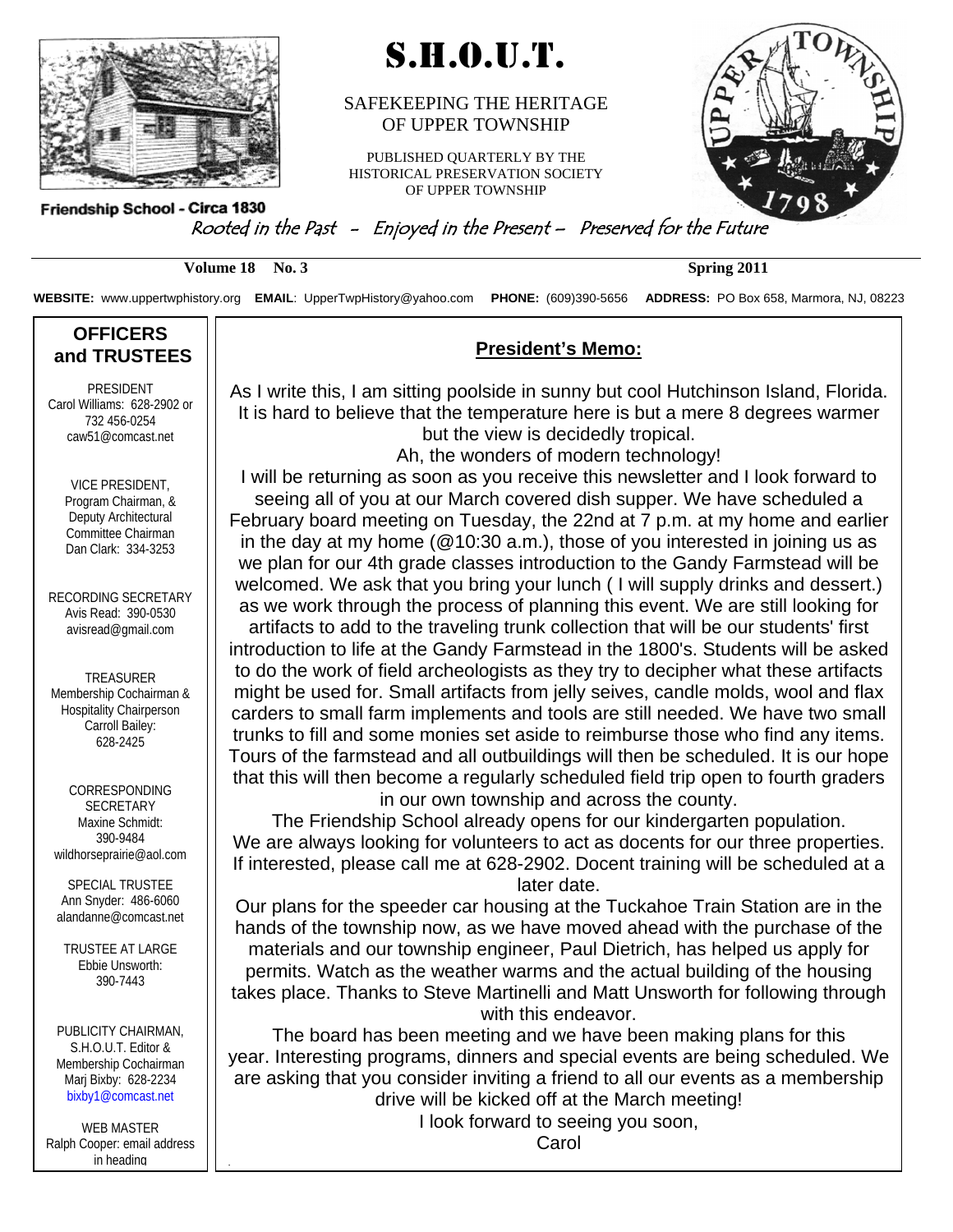# **STRAWBERRY FESTIVAL OF THE**

After eight years of chairing or co-chairing the Strawberry Festival I have devised a **new format** for **leadership.** The responsibilities of the Festival have been divided into four work divisions. The following are the Four Divisions:

- 1. All Food Products, Paper Products, Cleaning Products and Servers of food are the responsibilities of this chairperson.
- 2. Set-up and Break-down on the day before and day of event plus Clean-up with help of work crew are the responsibilities of this chairperson.
- 3. Solicitations of Crafters and Collection of Fees along with Placement of Crafters on the grounds of the farmstead are the responsibilities of this chairperson.
- 4. Responsible for docents in both Gandy House and barn. Arrange for Musical entertainment from the barn and provide seating for spectators. This chairperson is also responsible for historical interpretations of all buildings.

At this time **we need a member to chair the responsibility of obtaining Crafters**. Prior to the Strawberry Festival the chairperson would work with our Publicity person to advertise for both paying vendors and nonprofit vendors like the Bee Keepers Association for whom there is no fee.

If you would like to see Crafters at the Strawberry Festival please respond to this request by volunteering to the president or any board member by March8th, 2011.

Thank you, Anne Snyder.

### **DONATIONS RECEIVED IN 2010**

Two (2) Dietz railroad lanterns were donated by David Mackin of Seaville, NJ.

A hand towel circa 1925 from a Pullman railroad car was donated by Douglass Longenecker of Tuckahoe, NJ.

A First National Bank of Tuckahoe account book was donated by Kay Terwilliger of Seaville, NJ.

A Framed early New Jersey railroad map was donated by Stoddard and Marjorie Bixby of Tuckahoe, NJ.

United States Post Office Tuckahoe New Jersey Account Sheet, dated 1854, was given by William Brown of Beesley's Point to Michael Houdart of Seaville, who then donated it to the HPSUT.

A \$100.00 donation was received from Dr. David L. Lohin and Anita Forry Lohin who live in Clarks Summit, PA.





Photos by Sonia Forry

You are missing a lot if you are not attending our regular meetings!

In December we had our annual Holiday Dinner.

In January we had installed our new officers and then Harry Shourds showed us his amazing carvings. Did you know that we have a world renowned artist in Upper Township? In order to explain how he creates his sculptures, he showed us a documentary made by a Japanese TV channel.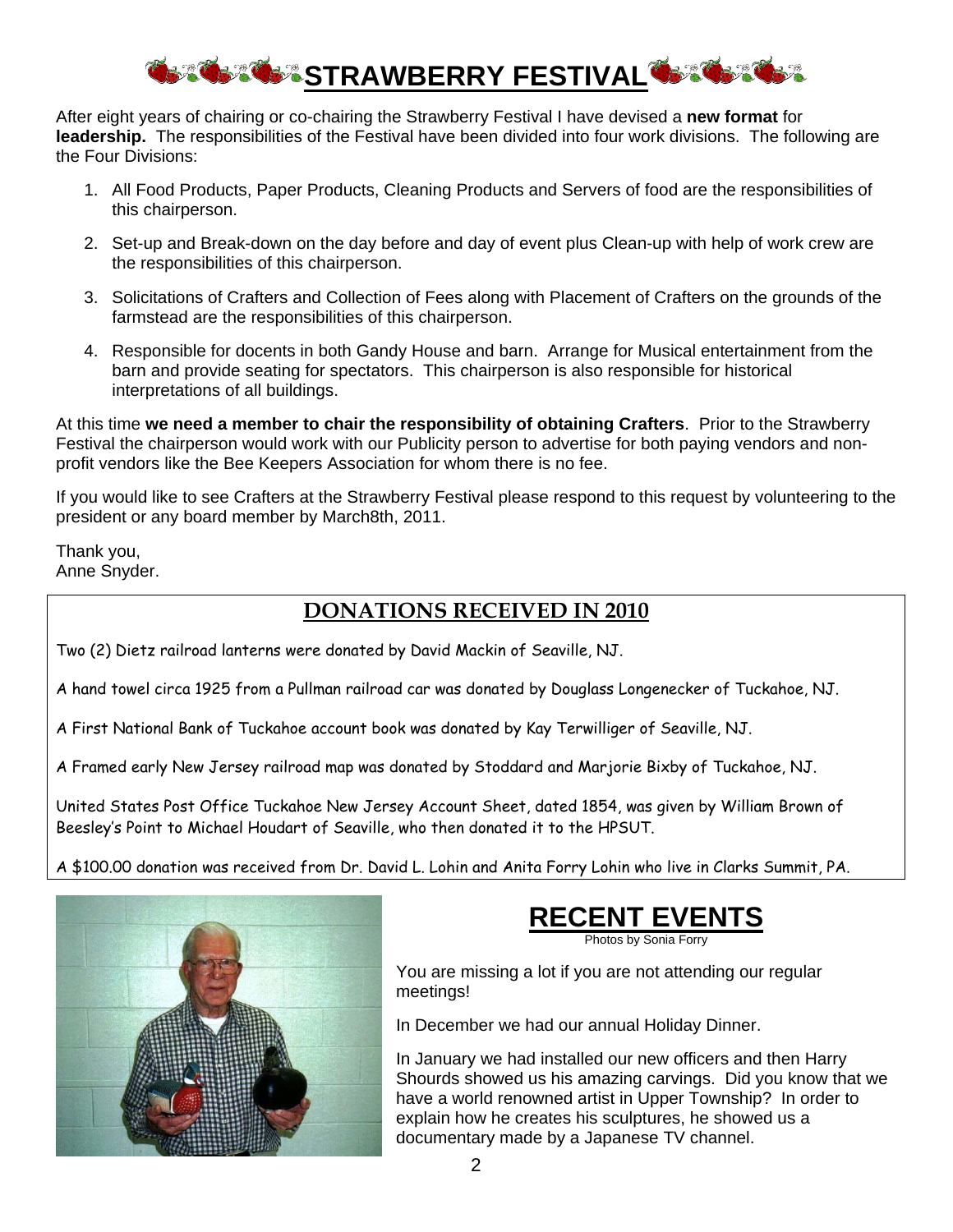# Calendar of Events

- **February 22** A meeting about the **proposed fourth grade fieldtrip** to the Gandy Farmstead will be at Carol's house at 10:30 AM. Bring lunch. 7PM will be the **Board of Trustee's** meeting.
- **February 28** On this Monday there will be a **period costume workshop** at 10:00am at the HPSUT office which is in the Tuckahoe Railroad Station.
- **March 1 Board of Trustee's** meeting at Carol's house.
- **March 8** Our regular March **covered dish supper and show and tell** will be held at 6:00 PM at the Church of the Resurrection in Marmora. We'd like to try something new this year. So **bring a friend or friends** as well as a covered dish. The Board of trustee's will be supplying pulled pork and roast turkey as well as deserts. Please bring pasta, breads, salads or vegetables.
- **March 12** At 9:00 am On Saturday the **Master Gardner's** will be holding a class workshop at the Gandy Farmstead. This year they will be **pruning our grape vines**. Betty Marshall who does all the pruning at Natali's Vineyard in Goshen on route 47 will be teaching the class. Members are welcome to observe, but it is not open to the public.
- **March 18** Our annual **Kindergarten Day** will be held at the Friendship School on Friday March 18 with a rain date scheduled for March 25.
- **March 26** This Saturday the **League of Historical Societies of New Jersey** will be holding their winter meeting at the Ocean City Historical Museum. HPSUT members are welcome to attend. Cost is \$25.00. Information is available at 399-2434 ext 0 or info@ocnjmuseum.org.
- $\bigotimes$ **April 1** - **MEMBERSHIP** We will be printing a membership directory which will be available by the April meeting. If you have not joined by the first of April you will not be included.
- **April 5 Board of Trustee's** Meeting at Carol's house.
- **April 9th & 10th Bus Trip to Monticello, Montpelier & Ash Lawn**, overnight stay in Charlottesville, VA, dinner Sat., breakfast & lunch on Sun., \$200 per person, double occupancy, March 15 registration deadline. Call Sonia Forry at the Cape May County Museum, 609-465-3535 ext. 4, for a registration package & details of the trip.
- **April 12** Our regular meeting will be held at the Upper Branch of the Library. Snacks at 7:00 PM and Meeting at 7:30. Our revised **Bylaws** will be presented for ratification. The guest speaker will be **Tony Macrie**, owner of the trains that run to and from the Tuckahoe Train Station.
- **May 7 New Jersey History Day** will be celebrated at Allire Village in Monmouth County.
- **May 10** Regular meeting, regular time, regular place… **Dick Regensburg** will speak to us about archeology in South Jersey.
- **May 21** The **Strawberry Festival** will be held on this date. This is not only one of our most successful fund raisers but also a way we acquaint our townsfolk with their heritage. Please volunteer!